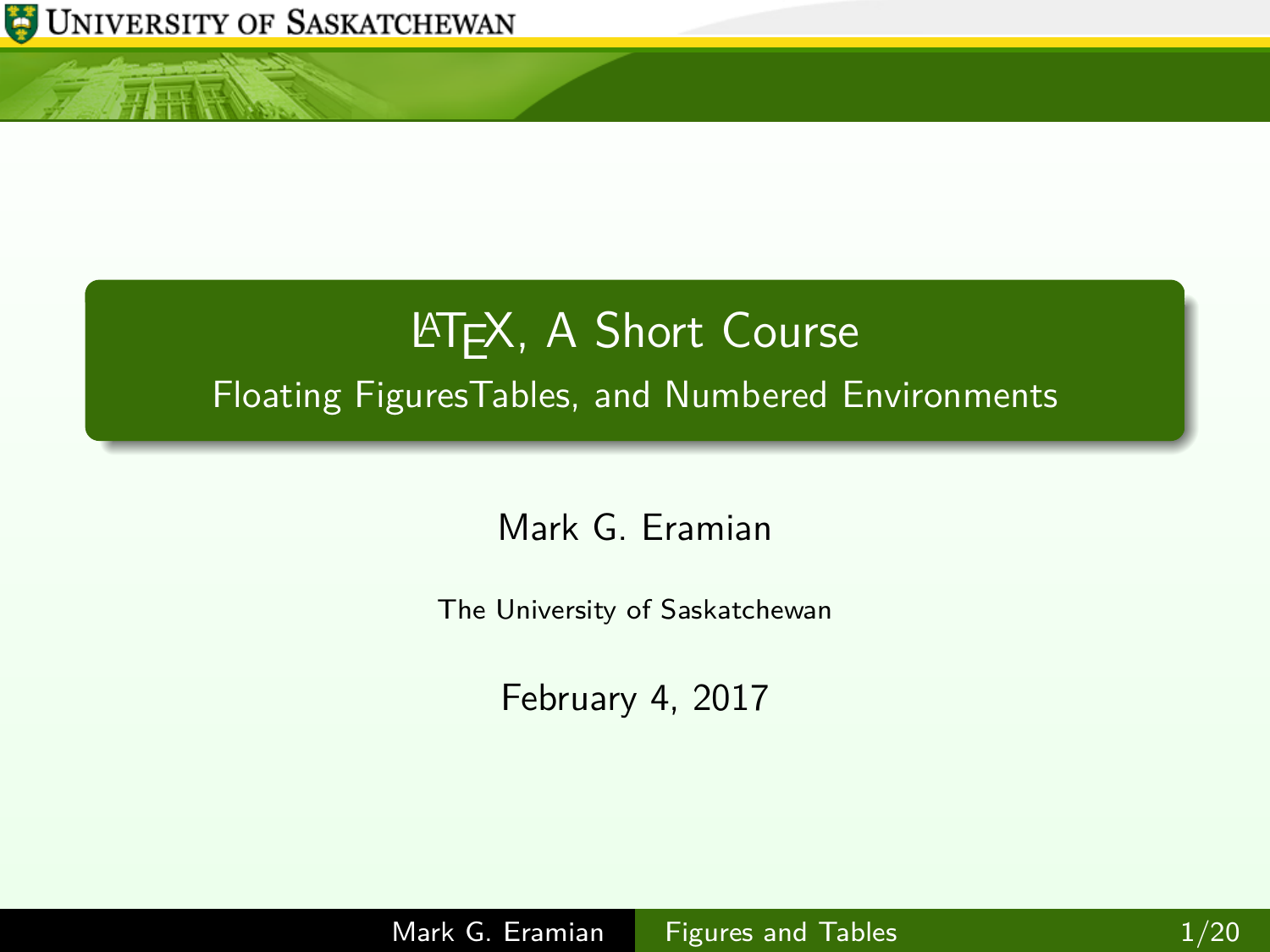

- Tables are typeset with in the tabular environment.
- The syntax of the tabular environment is as follows:

```
\ begin { tabular }[pos ]{cols }
rows
\end{ tabular }
```
- The parameters are:
	- *pos* Controls table position (optional)
- *cols* Defines number and format of columns.
- *rows* Table rows (entries in the table).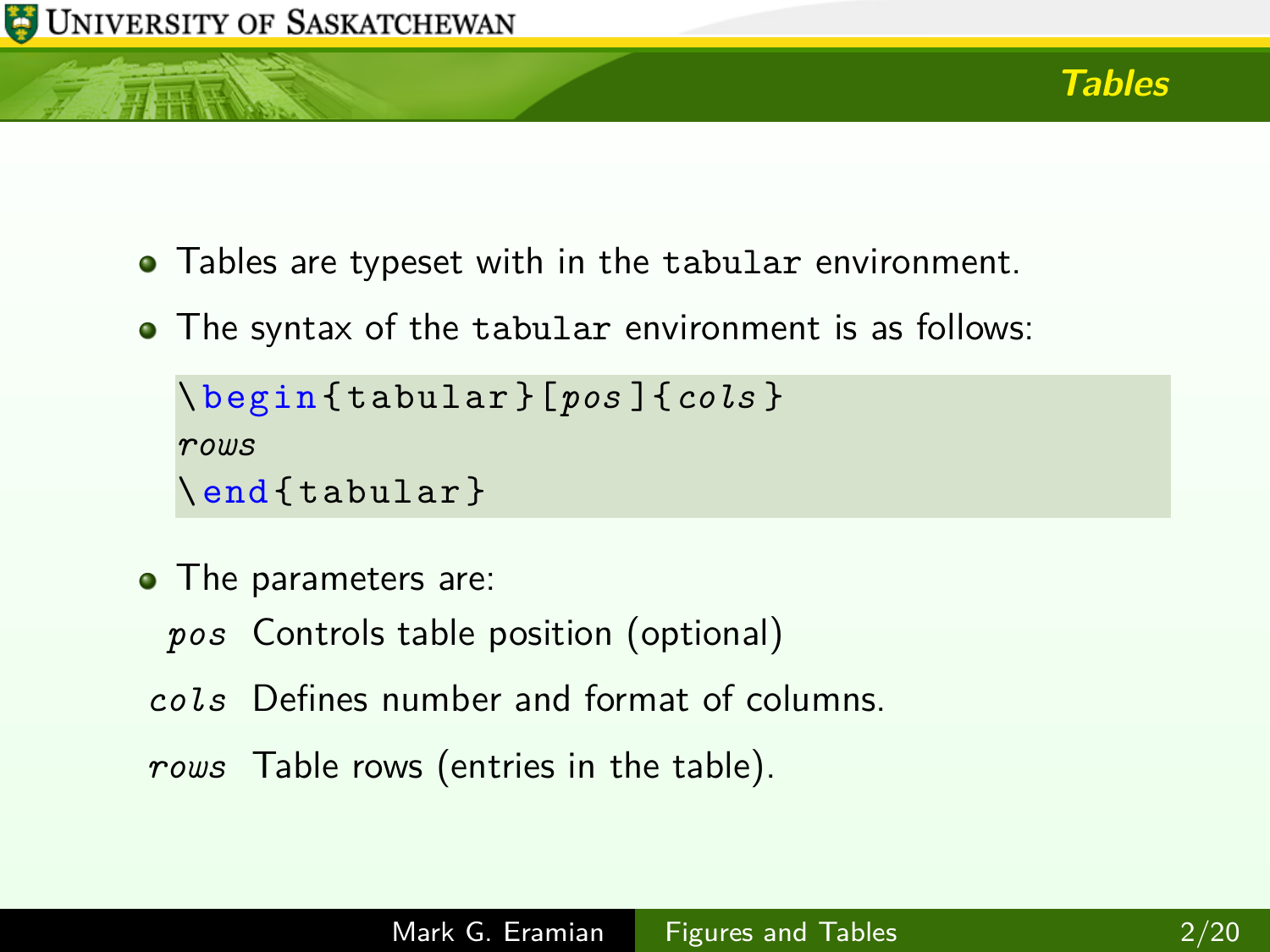

- Options for cols argument are numerous.
- For basic operation cols is a string of characters defining table columns:
	- l Column contents are left justified.
	- r Column contents are right justified.
	- c Column contents are centered.
- p{*wth* } Text is set into lines of width *wth* aligned with the top of other columns (needed when table cell contents are to be on multiple lines).
	- **•** Each row consists of the contents of each column separated by  $\&$ 's and ended with a double backslash  $(\setminus)$ .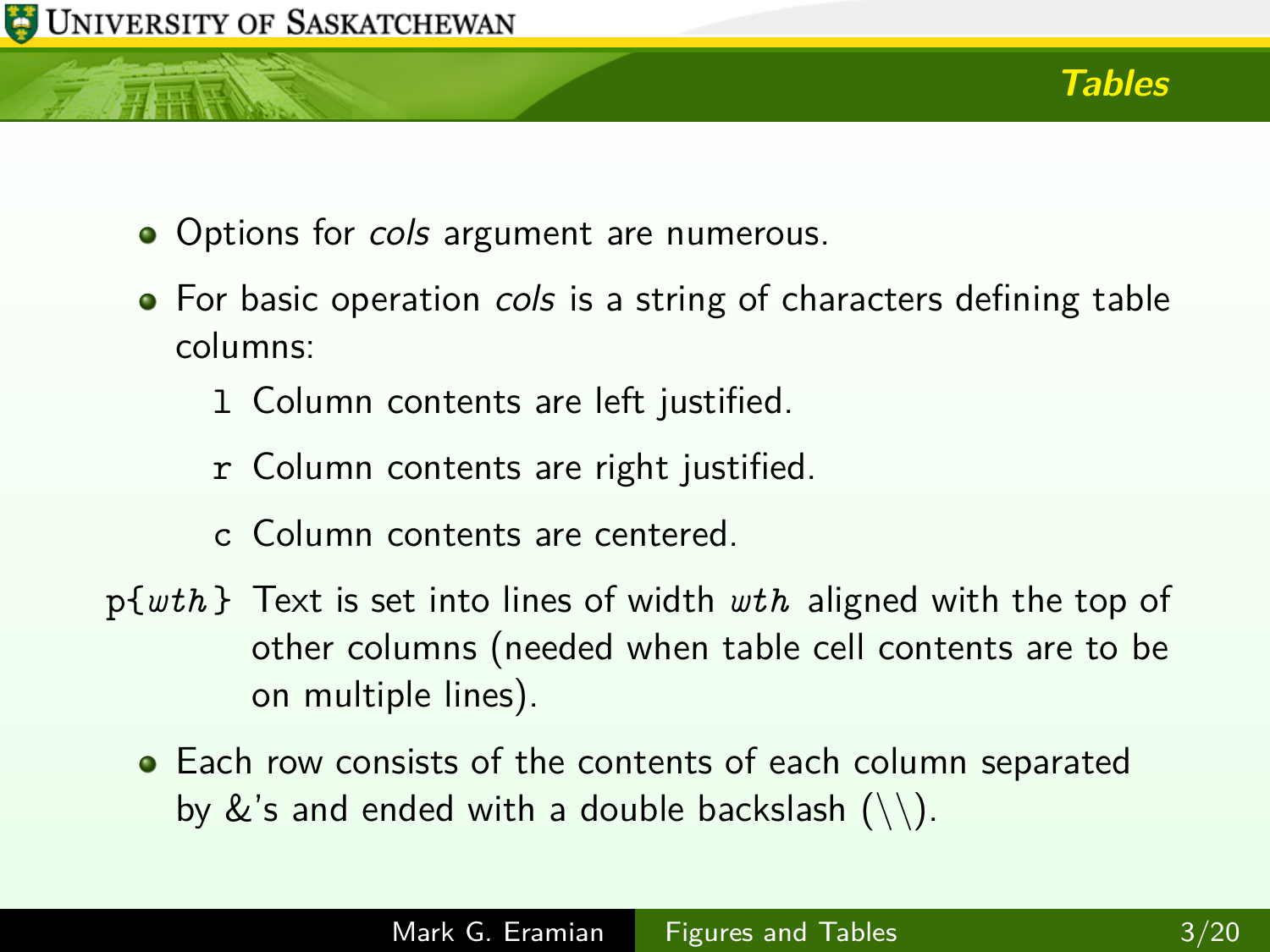

小开展

### **Example Table**

```
\ begin { tabular }{ lcp {2 in }}
Subject& Course Number & Description\\
CMPT & 115& Principles of Computer Science . Introduces more of the
basic concepts of computer science .\\
CMPT& 461\& Intractable problems and models of computation.
CMPT & 859& Topics in Computer Vision . Advanced topics in computer
vision are covered in depth .\\
\ end { tabular }
```

| Subject     | Course Number | Description                                                                                          |
|-------------|---------------|------------------------------------------------------------------------------------------------------|
| <b>CMPT</b> | 115           | Principles of Computer Science. Intro-<br>duces more of the basic concepts of com-<br>puter science. |
| <b>CMPT</b> | 461           | Intractable problems and models of com-<br>putation.                                                 |
| <b>CMPT</b> | 859           | Topics in Computer Vision. Advanced<br>topics in computer vision are covered in<br>depth.            |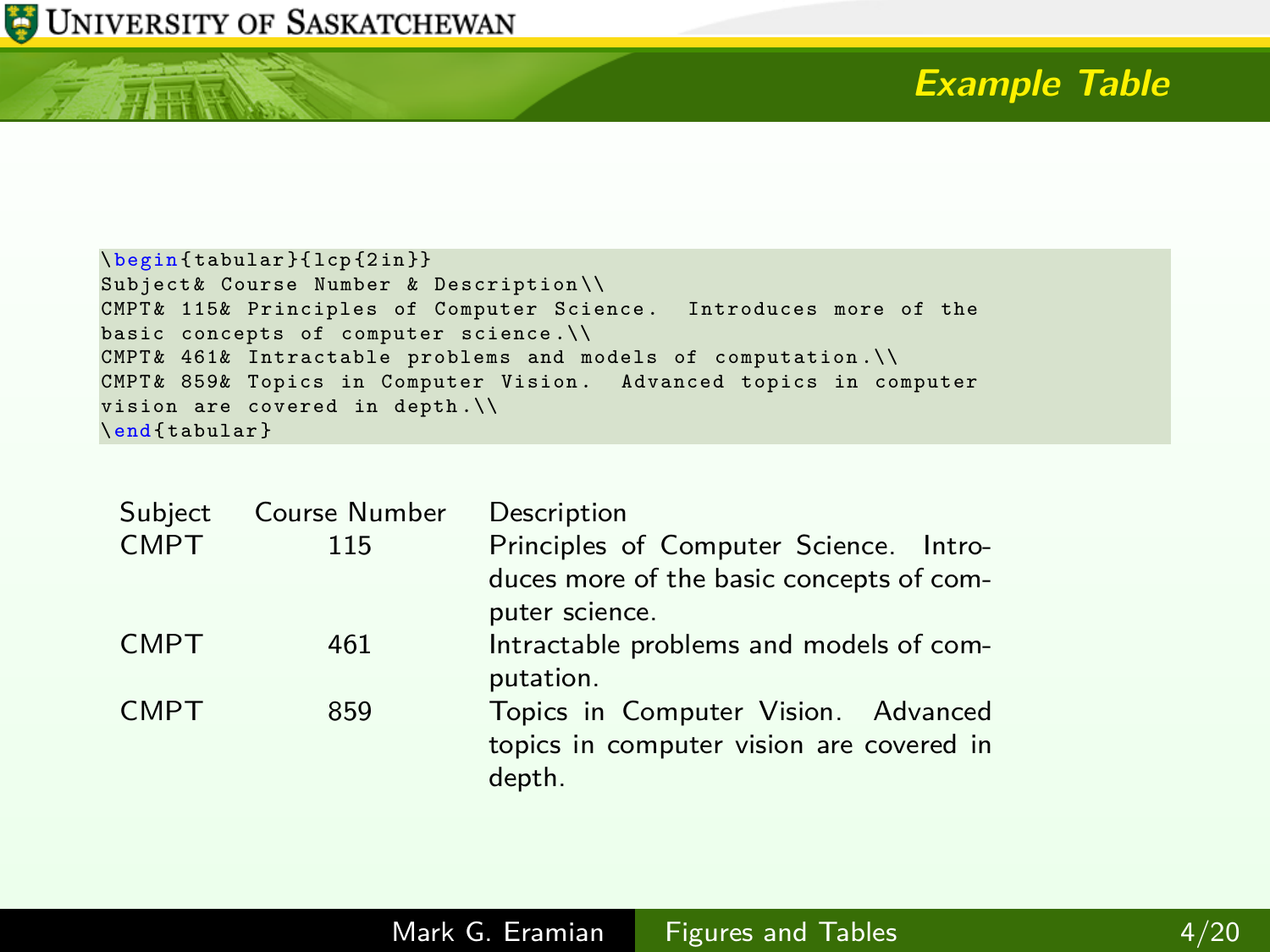

- Tables can also be drawn with horizontal and vertical lines between rows and columns as desired.
- To insert a vertical line between a pair of columns, put a character between the column entries in the *cols* argument.
- $\bullet$  To insert a horizontal line between rows, put a \hline at the end of a table row (after the double backslash).
- $\bullet$  \hline is also acceptable immediately following the cols parameter (draws a horizontal line before the first table row).
- A double pipe || in the *cols* argument inserts a double vertical line.
- Double horizontal lines are achieved by repeating \hline.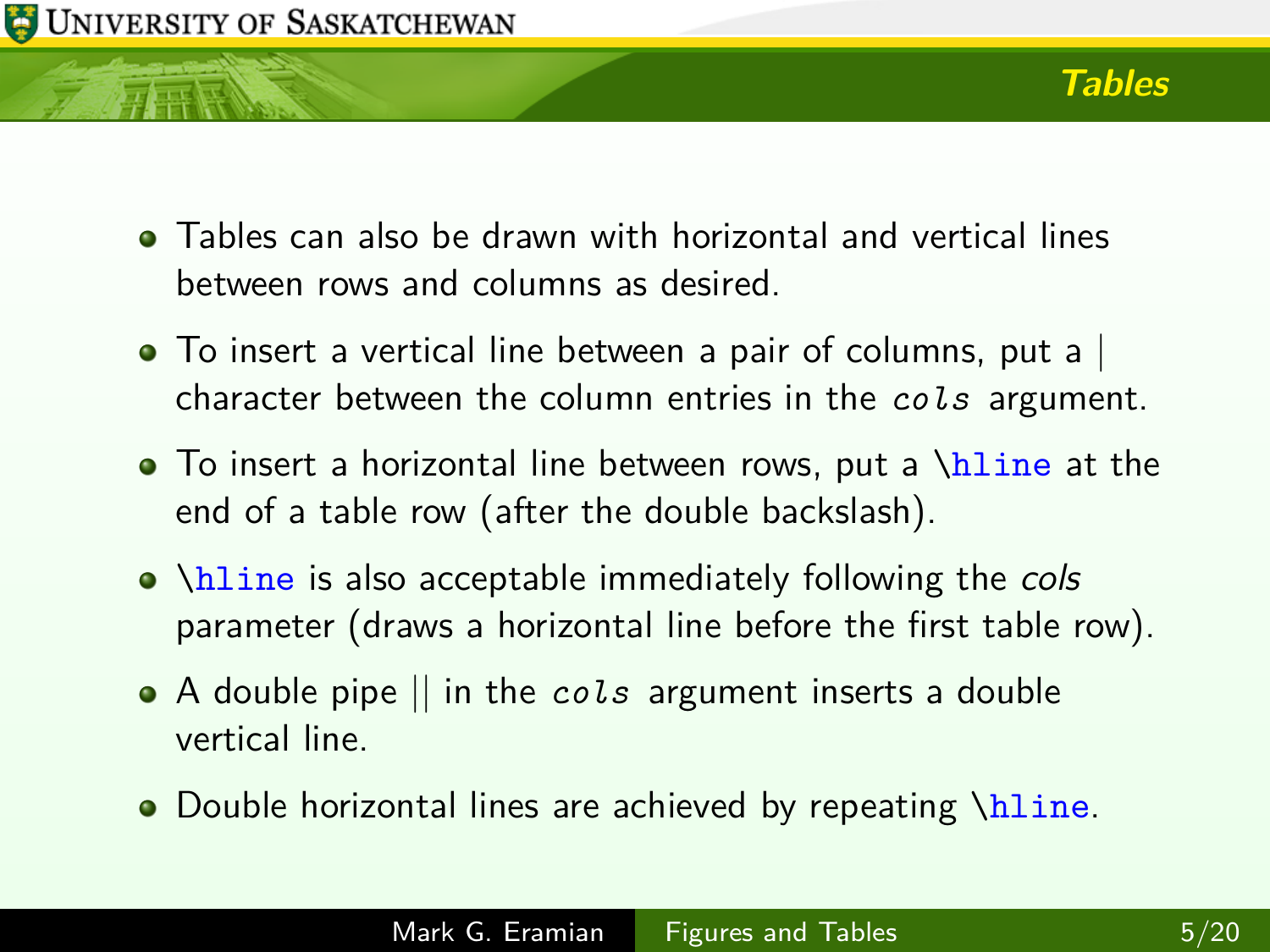

开开联

# **Example Table**

| \begin{tabular}{ lc  p{2in} }\hline                               |  |  |
|-------------------------------------------------------------------|--|--|
| Subject& Course Number & Description\\\hline\hline                |  |  |
| CMPT& 115& Principles of Computer Science. Introduces more of the |  |  |
| basic concepts of computer science.\\\hline                       |  |  |
| CMPT& 461& Intractable problems and models of computation.        |  |  |
| CMPT& 859& Topics in Computer Vision. Advanced topics in computer |  |  |
| vision are covered in depth. \\\hline                             |  |  |
| \end{tabular}                                                     |  |  |

| Subject     | Course Number | Description                                                                                          |
|-------------|---------------|------------------------------------------------------------------------------------------------------|
| <b>CMPT</b> | 115           | Principles of Computer Science. Intro-<br>duces more of the basic concepts of com-<br>puter science. |
| <b>CMPT</b> | 461           | Intractable problems and models of com-<br>putation.                                                 |
| <b>CMPT</b> | 859           | Topics in Computer Vision. Advanced<br>topics in computer vision are covered in<br>depth.            |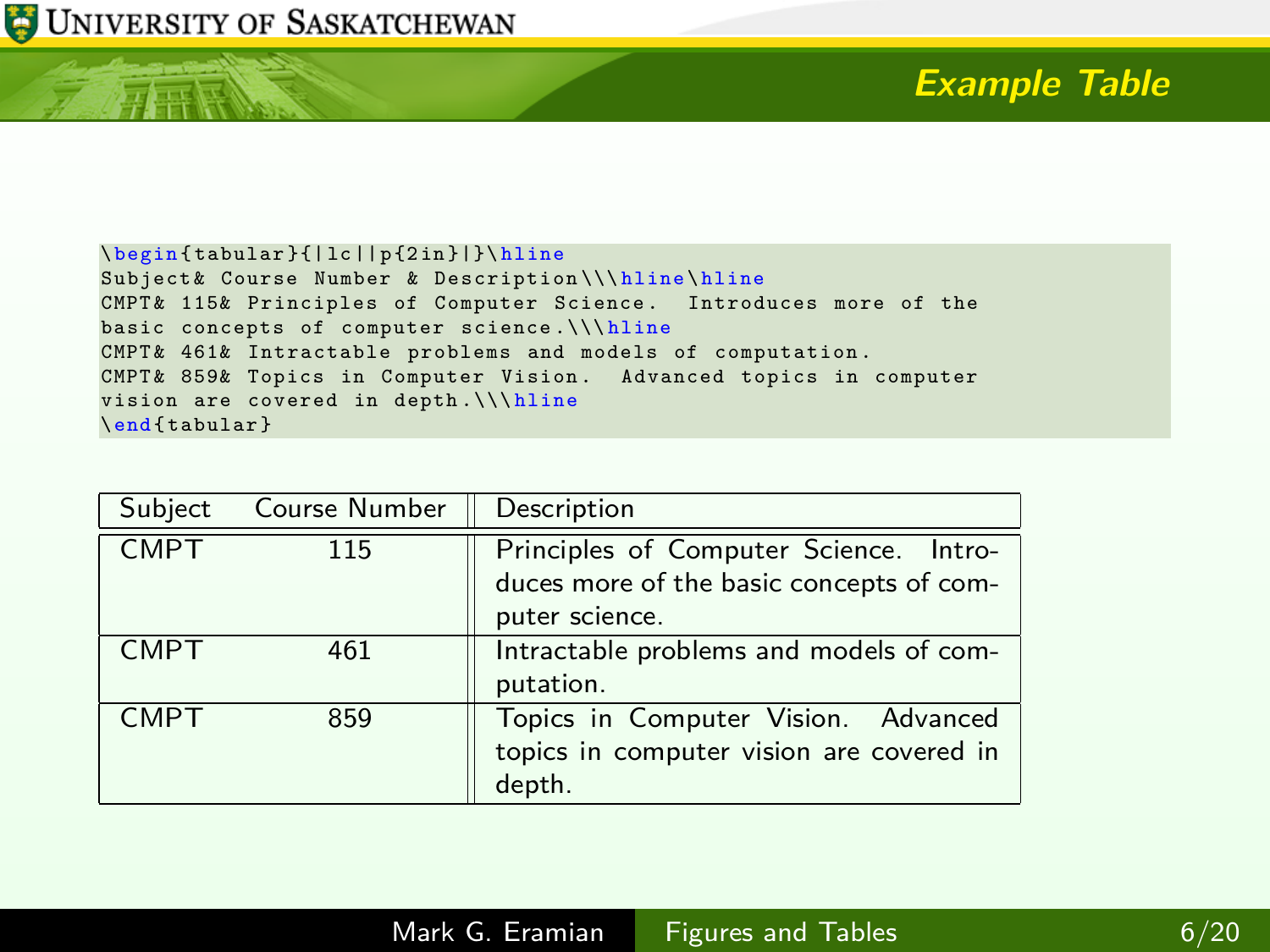TTE

- Edit the file workfiles/table.tex.
- Typeset the information into a table so it looks like this:

| Team                    | W |   |   | Points For | Points Against | Win Pct |
|-------------------------|---|---|---|------------|----------------|---------|
| Saskatchewan            | 8 |   | 0 | 235        | 134            | .889    |
| Simon Fraser            |   | 4 |   | 319        | 305            | .636    |
| Alberta                 | 5 | 5 | 0 | 290        | 196            | .500    |
| Calgary                 | 4 | 4 | 0 | 187        | 237            | .500    |
| Regina                  | 4 | 5 | 0 | 294        | 299            | .444    |
| Manitoba                | 3 | 5 | 0 | 172        | 249            | .375    |
| <b>British Columbia</b> |   | 8 |   | 132        | 260            | .000    |

Note how table column widths are automatically sized to the widest entry.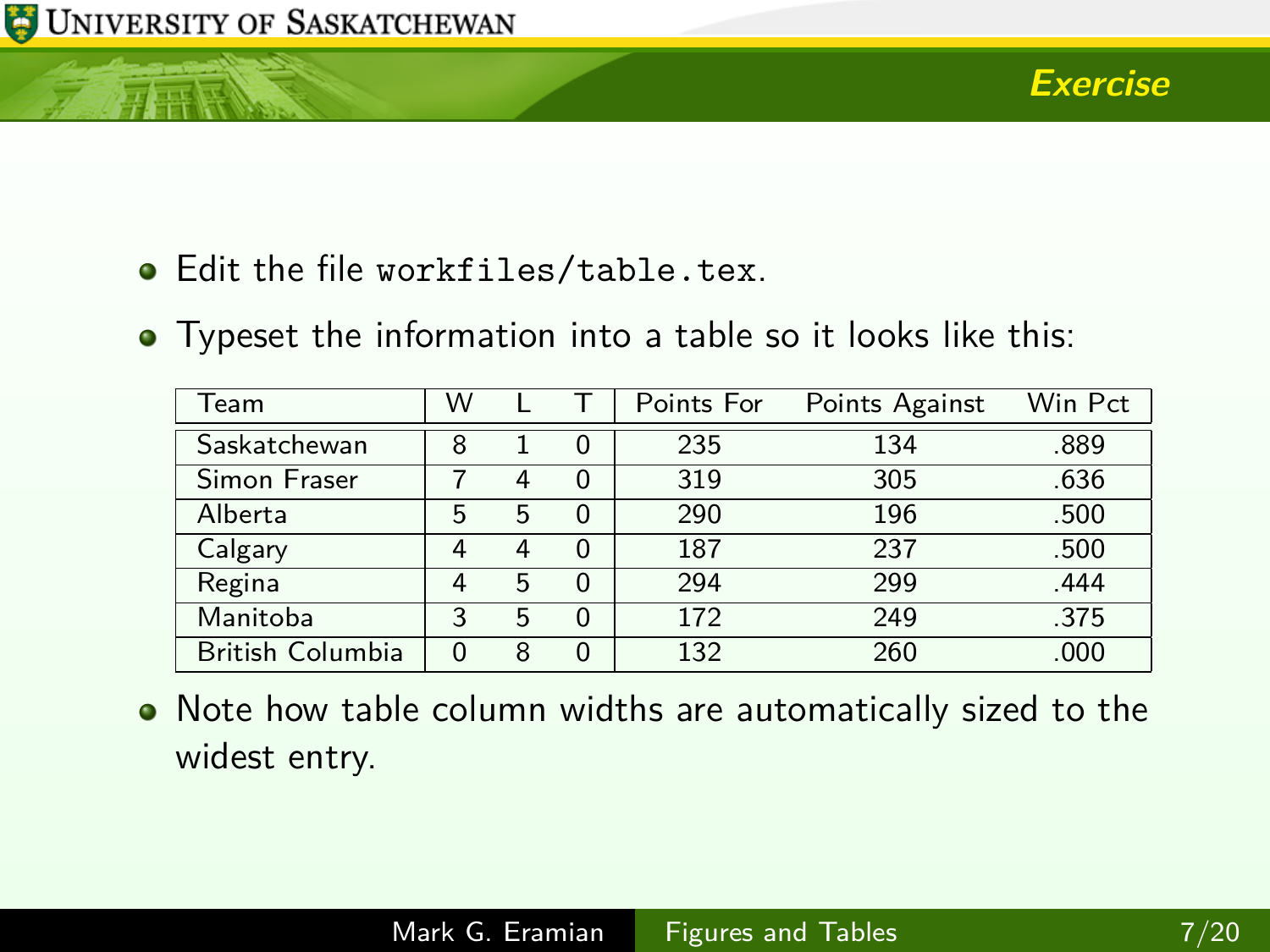- The array environment works exactly the same as the tabular environment, but may only appear in math mode.
- The advantage is that each table entry is automatically typeset in math mode without the need to enclose each column entry with \$'s.
- Although you don't need to enclose each table entry with \$'s, you do need to enclose the entire array environment in math mode.
- The array environment is very useful for typesetting things like matrices by using the desired auto-sized brackets.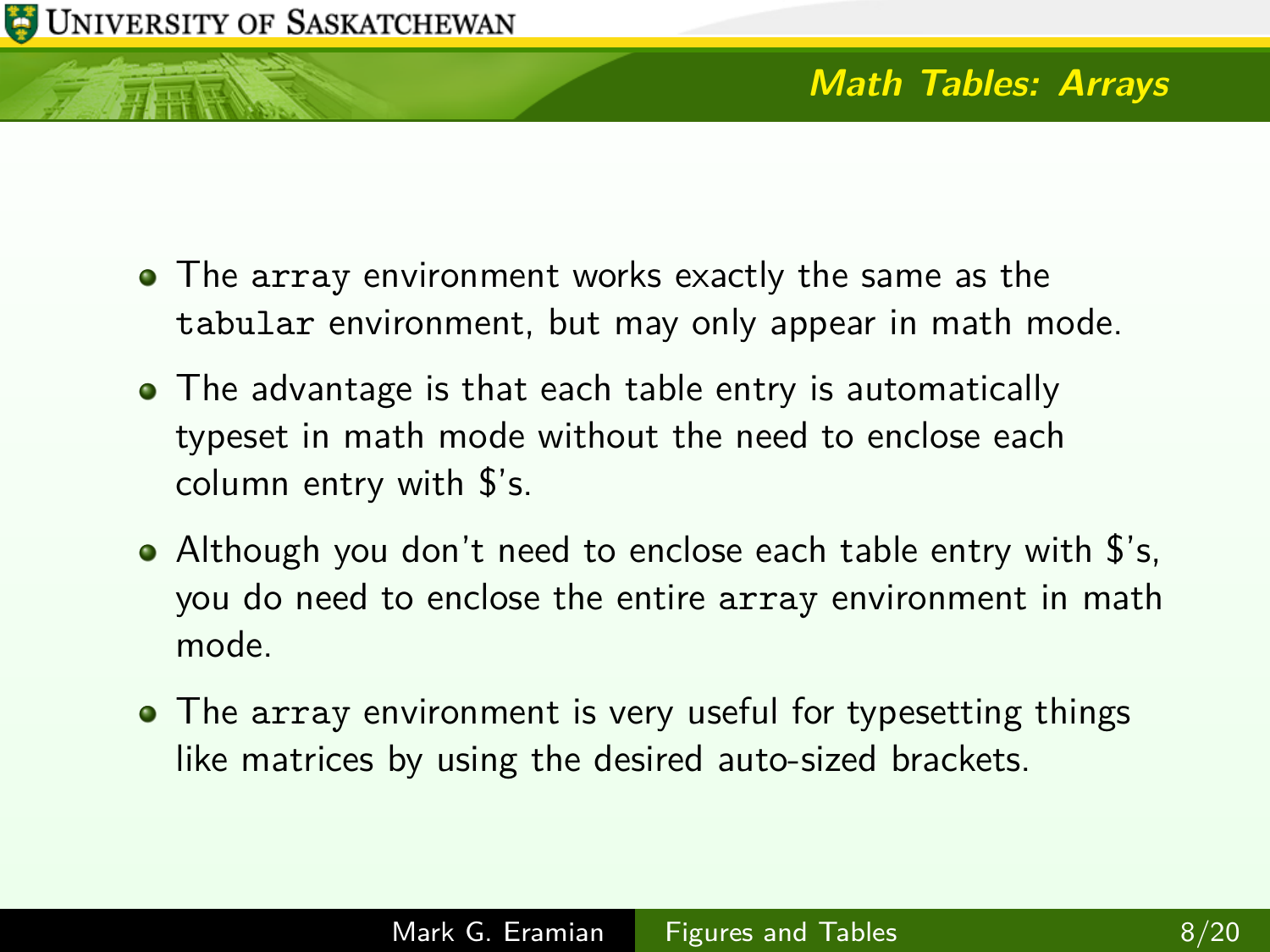### **Example: A matrix**

```
\mathcal{S}\mathcal{F} = \left\{ \begin{array}{c} f \in \mathcal{S} \end{array} \right\}a \{11\}\& a \{12\}\& a \{13\}\&a \{21\}& a \{22\}& a \{23\}\a _{31}& a _{32}& a _{33}
\end{ array }\ right )$
```
Produces the following:

$$
\mathbf{F} = \left(\begin{array}{ccc} a_{11} & a_{12} & a_{13} \\ a_{21} & a_{22} & a_{23} \\ a_{31} & a_{32} & a_{33} \end{array}\right)
$$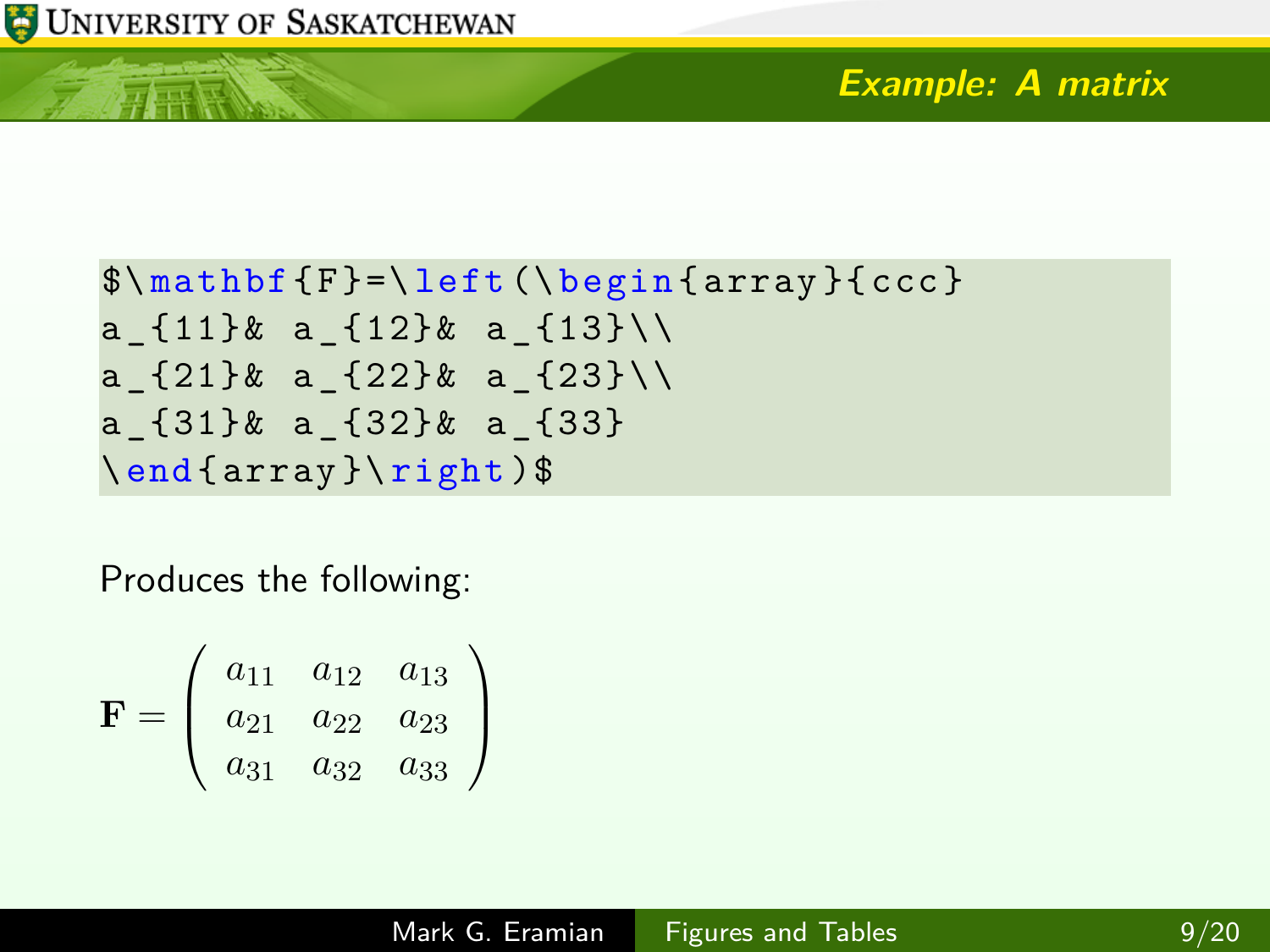## **Floating Figures and Tables**

- $\bullet$  It is possible to instruct LAT<sub>F</sub>X to place tables and figures where the will look the "best", rather than typesetting it at its precise location in the text source.
- This is achieved through the use of the table and figure environments.
- These environments also automatically number tables/figures and let you define references to them using \label.
- Another advantage to these environments is that a list of tables/list of figures can be automatically generated.
- We'll look at tables first...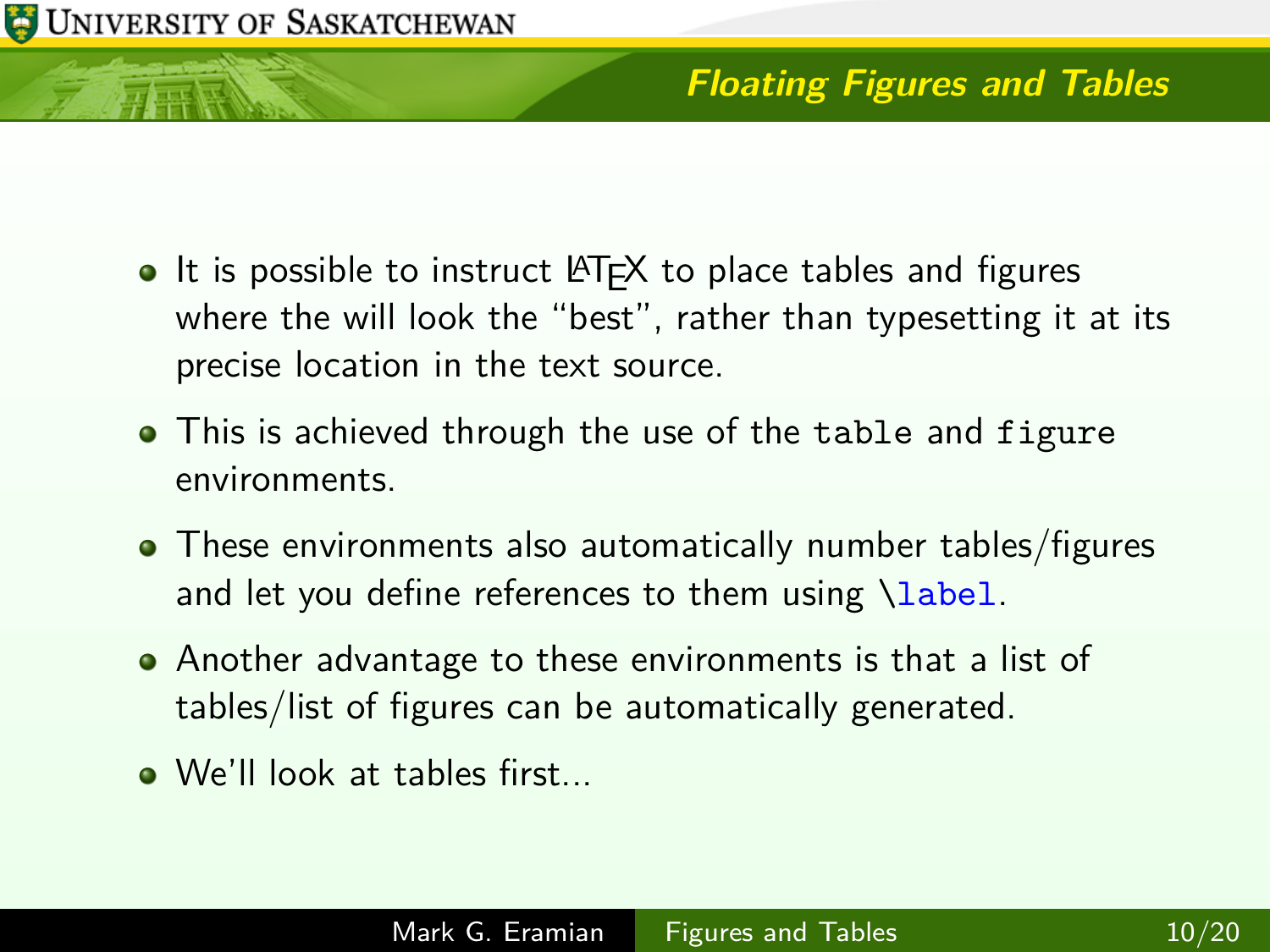• In the most basic form, you just place your entire tabular environment within the table environment. To get auto-numbering and captioning, use \caption:

```
\ begin { table }
\ begin { center }
\ begin { tabular }{ lcp {2 in }}
Subject & Course Number & Description \\
CMPT& 115& Principles of Computer Science.
Introduces more of the basic concepts of
computer science .\\
CMPT & 461& Intractable problems and models of
computation .\\
\ end { tabular }
\ end { center }
\ caption { Some courses to be taught in 2004 -2005 W}
\ label { classtable }
\ end { table }
```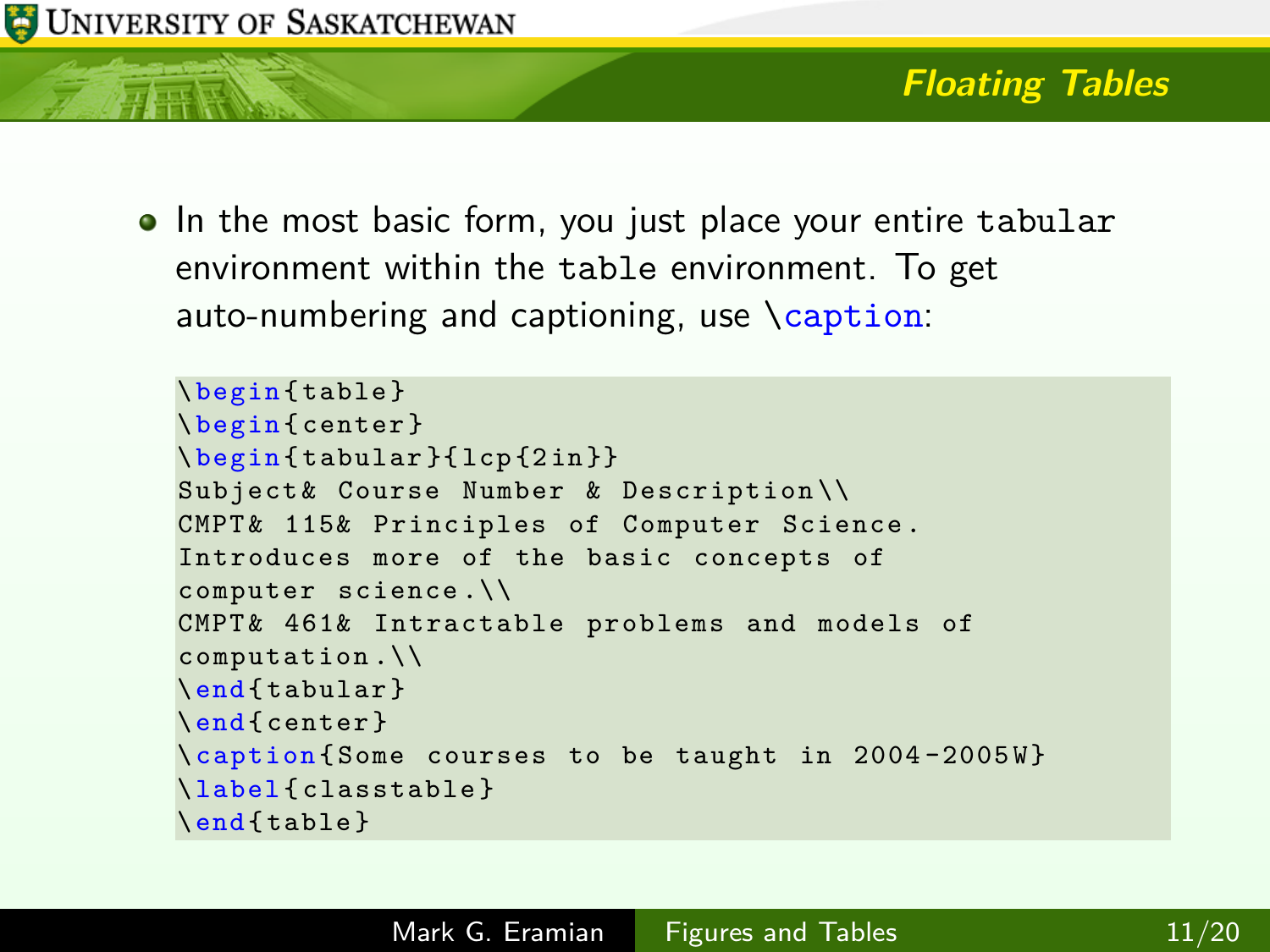元素

## **Floating Tables**

• The source on the previous page typesets:

| Subject     | Course Number Description |                                   |
|-------------|---------------------------|-----------------------------------|
| <b>CMPT</b> | 145                       | Principles of Computer Science.   |
|             |                           | Introduces more of the basic con- |
|             |                           | cepts of computer science.        |
| <b>CMPT</b> | 487                       | Image Processing and Computer     |
|             |                           | Vision.                           |

Table 1: Some courses to be taught in 2004-2005W

• Note: It is very important that the *\label* command appear after the \caption command.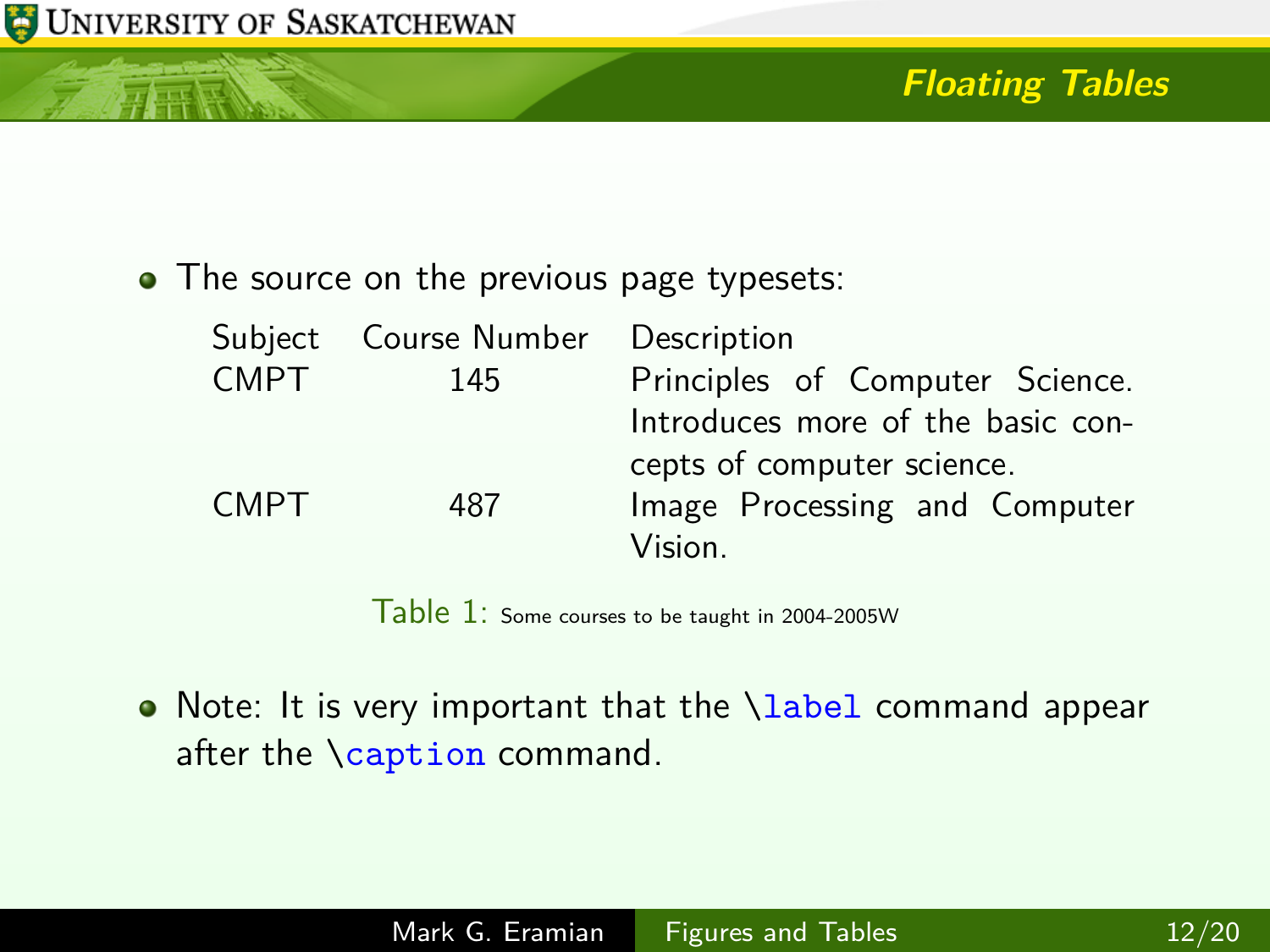

- Take the table you made in workfiles/table.tex and enclose it in a table environment. Also center it if you wish.
- Add a caption and a label. Remember the label must appear after the caption and the caption must be outside the tabular environment, but inside the table environment.
- References can be forward! Place a sentence *before* the table in the source that uses  $\ref{t}$  to refer to the table number before it is "declared".
- When adding a forward reference, one must run LAT<sub>E</sub>X twice before the reference will be correctly displayed (a warning will be issued during the first run).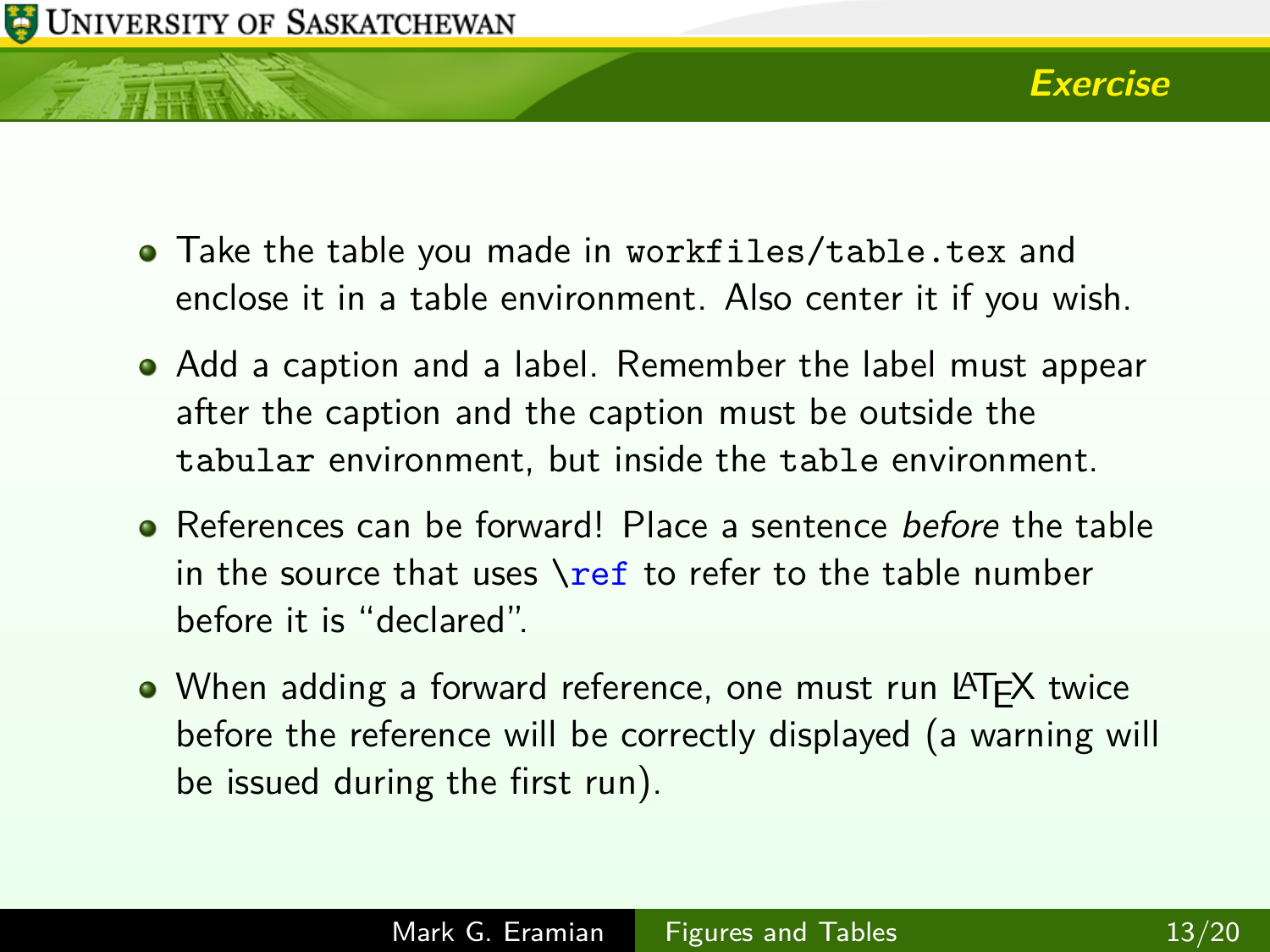# **Floating Figures**

- The figure environment works just like the table environment except it uses a different numbering counter.
- There is actually nothing stopping you from putting figures in table environments and tables in figure environments. The only difference is in the captions.
- We will see now how to include images. When using pdflatex, you can include images in JPEG, PNG, or PDF formats.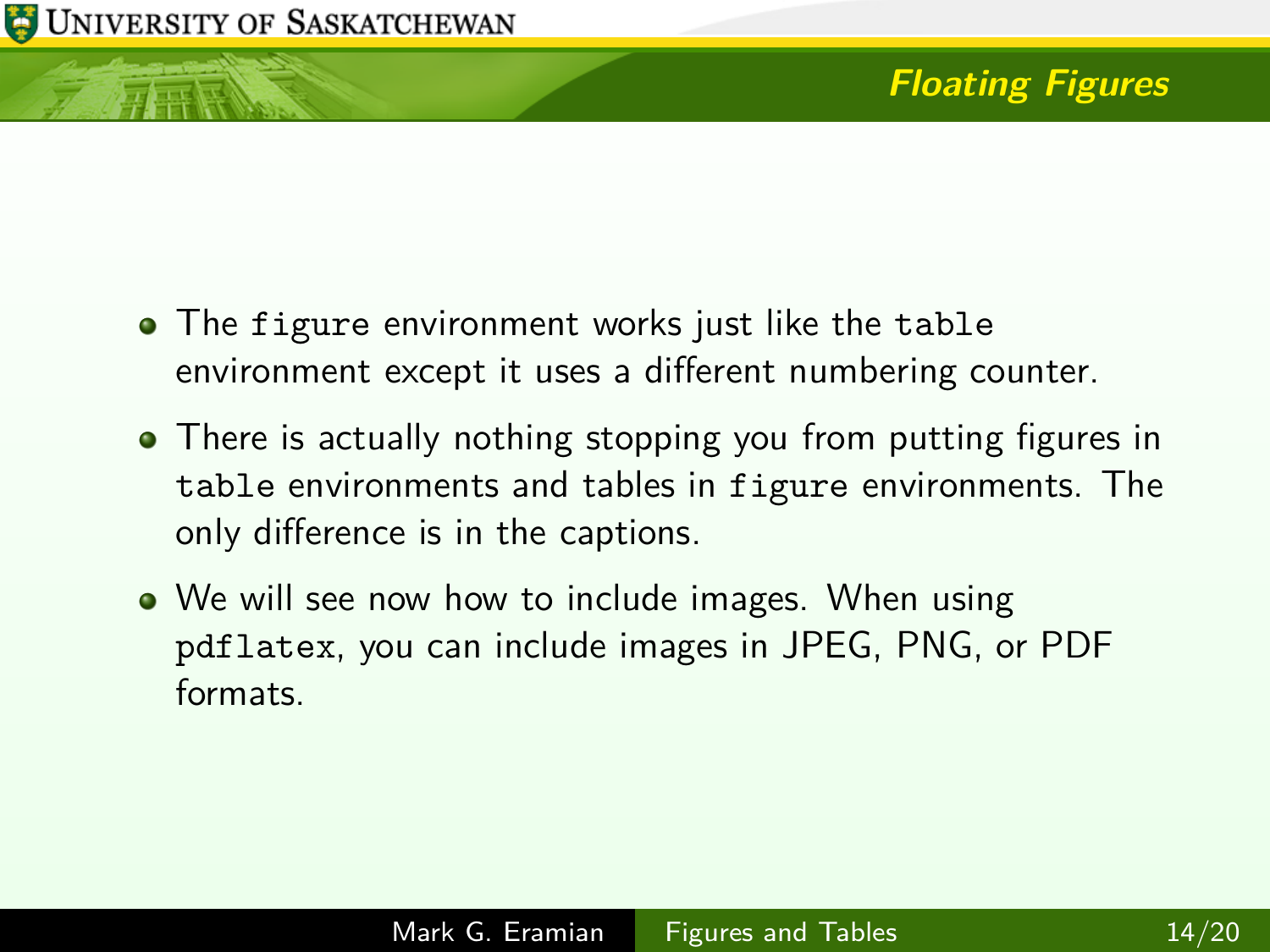

- To import images, we need to load the graphicx package.
- A *package* is just an "extension" to LAT<sub>F</sub>X.
- To load the graphicx package, we place the following line in the preamble:

```
\ usepackage { graphicx }
```
- Inclusion of this package defines a command called \includegraphics.
- The basic usage of this command is

```
\ includegraphics {filename }
```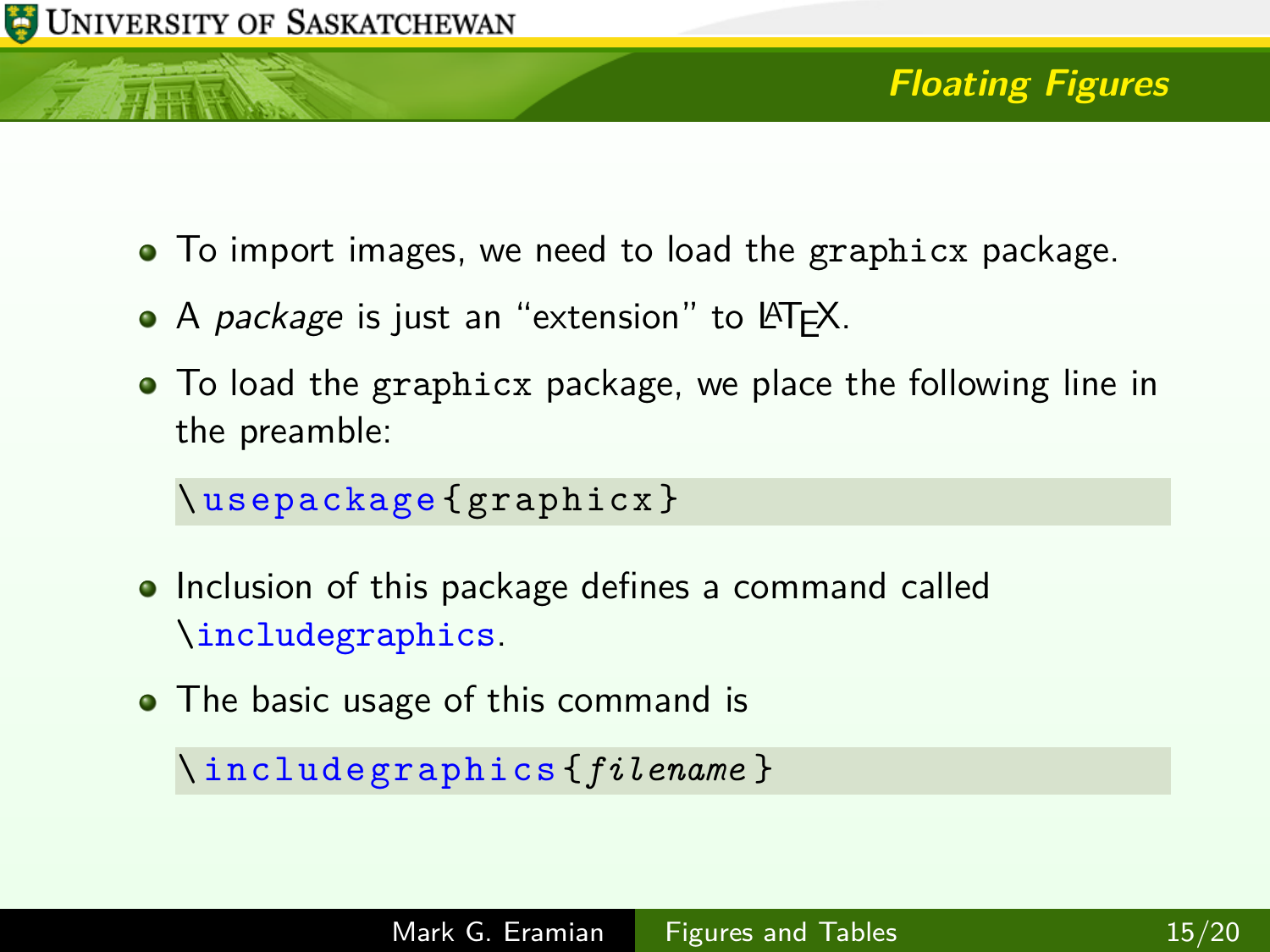

小豆酥

# **Floating Figures**

Let's open up workfiles/figs.tex to examine more closely how this works.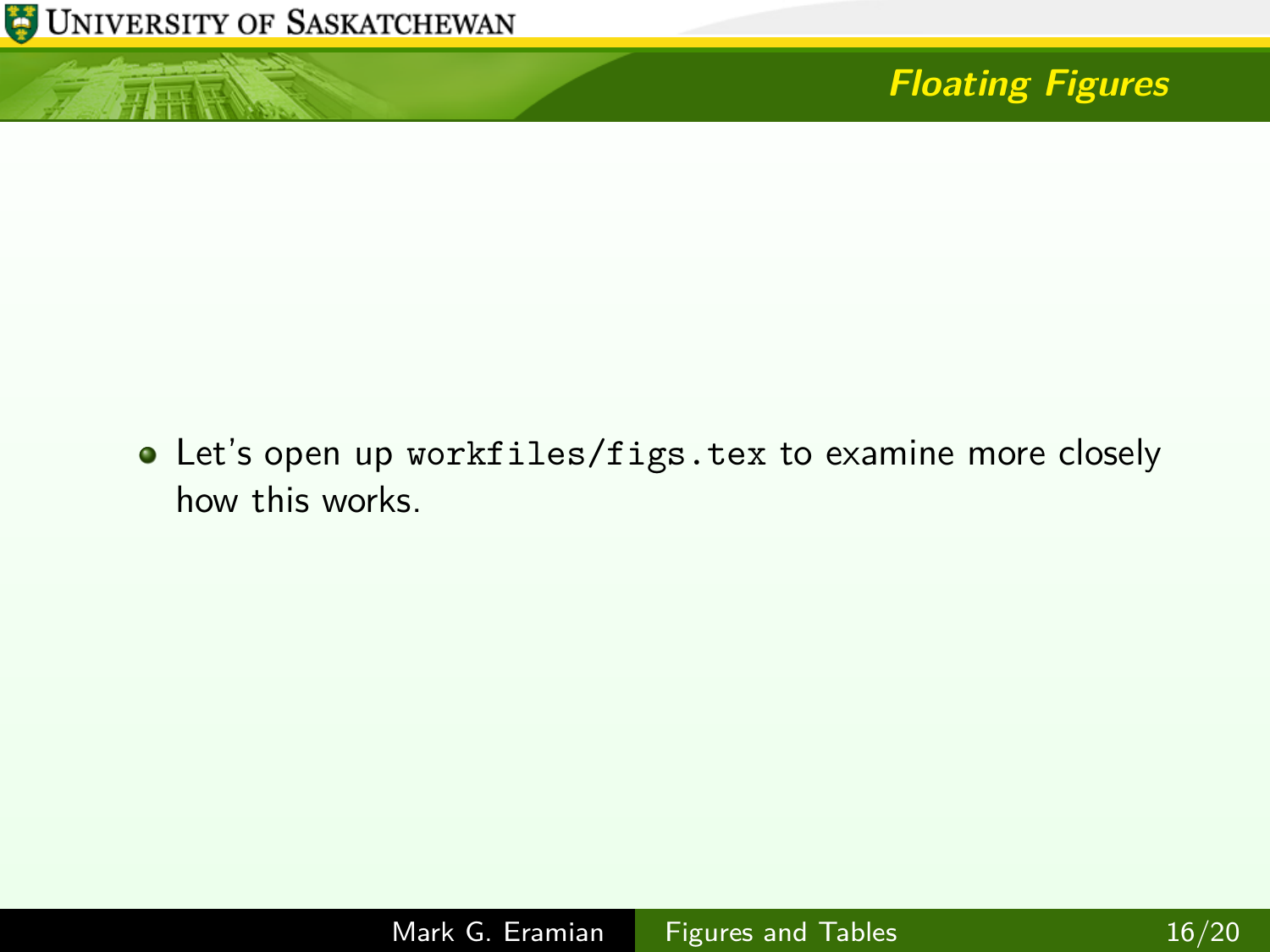

• Sometimes LAT<sub>E</sub>X will make a really bad decision about where to put floating figures. To force  $\langle \text{HT}_{\mathsf{F}} \times \rangle$  to place a figure/table exactly where it is defined in the source, add the optional [h] argument:

 $\begin{bmatrix} \begin{array}{ccc} \begin{array}{ccc} \end{array} & \begin{array}{ccc} \end{array} & \begin{array}{ccc} \end{array} & \begin{array}{ccc} \end{array} & \begin{array}{ccc} \end{array} & \begin{array}{ccc} \end{array} & \begin{array}{ccc} \end{array} & \begin{array}{ccc} \end{array} & \begin{array}{ccc} \end{array} & \begin{array}{ccc} \end{array} & \begin{array}{ccc} \end{array} & \begin{array}{ccc} \end{array} & \begin{array}{ccc} \end{array} & \begin{array}{ccc} \end{array} & \begin{array}{ccc} \end{array} & \begin{array}{ccc} \end{array}$ 

• If you really mean it use

 $\begin{bmatrix} \begin{bmatrix} \begin{bmatrix} \end{bmatrix} & \begin{bmatrix} \end{bmatrix} & \begin{bmatrix} \end{bmatrix} & \begin{bmatrix} \end{bmatrix} & \begin{bmatrix} \end{bmatrix} & \begin{bmatrix} \end{bmatrix} & \begin{bmatrix} \end{bmatrix} & \begin{bmatrix} \end{bmatrix} & \begin{bmatrix} \end{bmatrix} & \begin{bmatrix} \end{bmatrix} & \begin{bmatrix} \end{bmatrix} & \begin{bmatrix} \end{bmatrix} & \begin{bmatrix} \end{bmatrix} & \begin{bmatrix} \end{bmatrix} & \begin{bmatrix} \end{bmatrix} & \begin{bmatrix} \end{bmatrix} &$ 

• LAT<sub>E</sub>X will not span tabular environments across a page break. If you need this feature, you need to use the longtable package.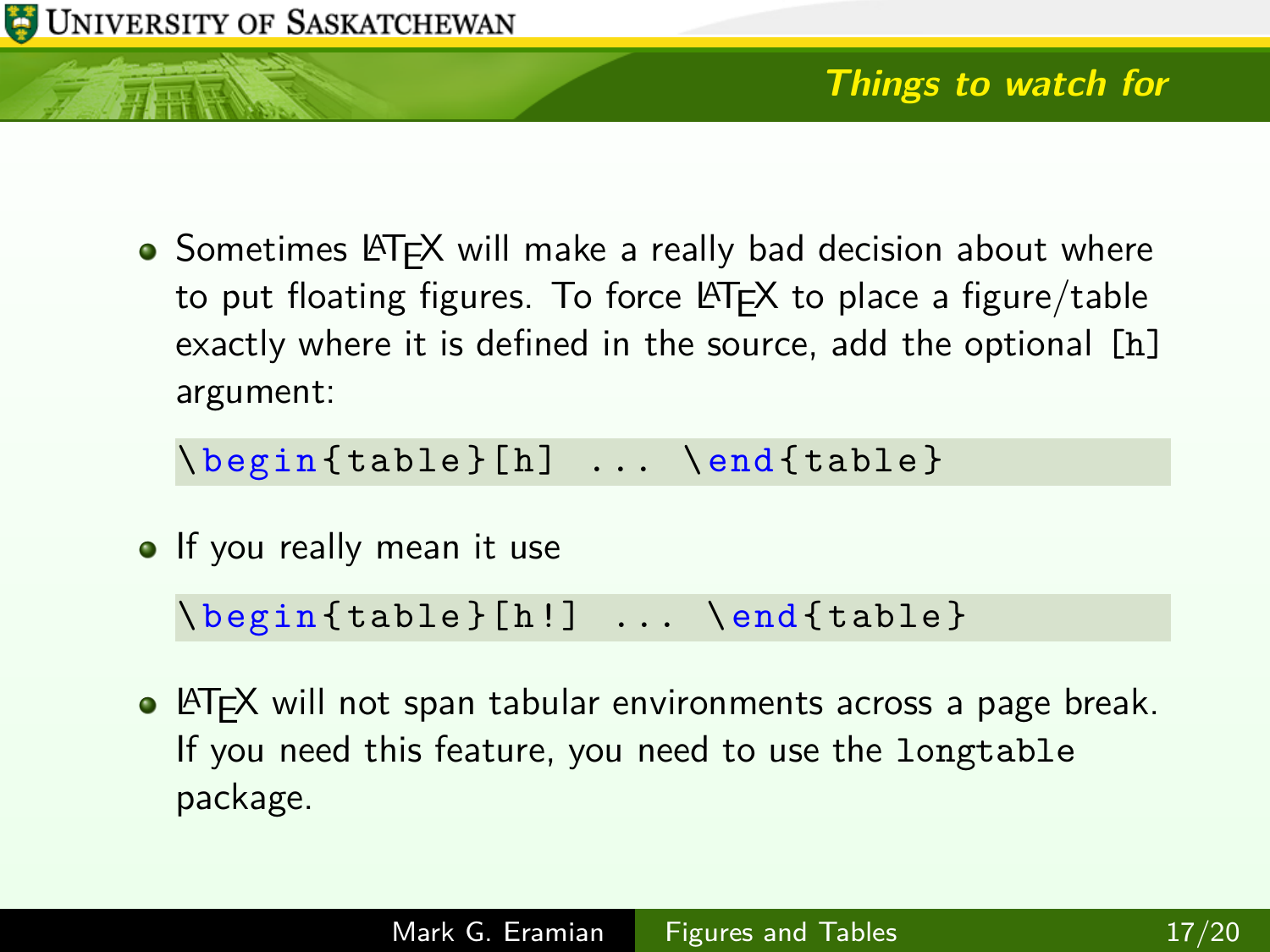

有正版

#### **Other Numbered Environments**

- The amsmath package can be used to define automatically numbered environments for definitions, examples, theorems, etc.
- $\bullet$  \label and \ref can be used with these, just as with figures.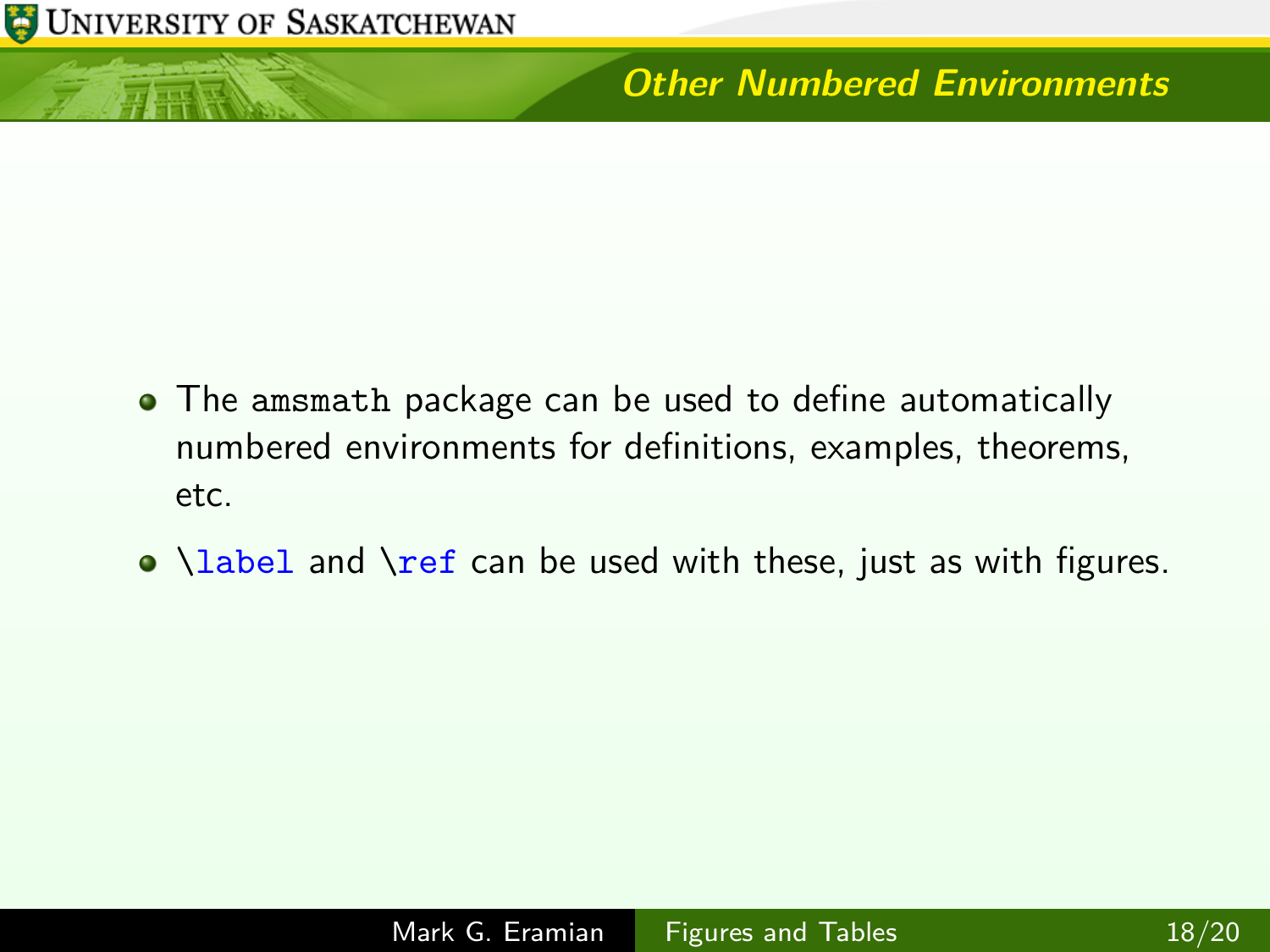

### **Other Numbered Environments**

Define a numbered environment:

```
\ usepackage { amsmath }
...
\ newtheorem {environment name }{label text }
```
- First argument is the name of the environment; label text gets typeset before the environment's assigned number.
- Some document classes pre-define such environments for definitions, examples, or theorems.